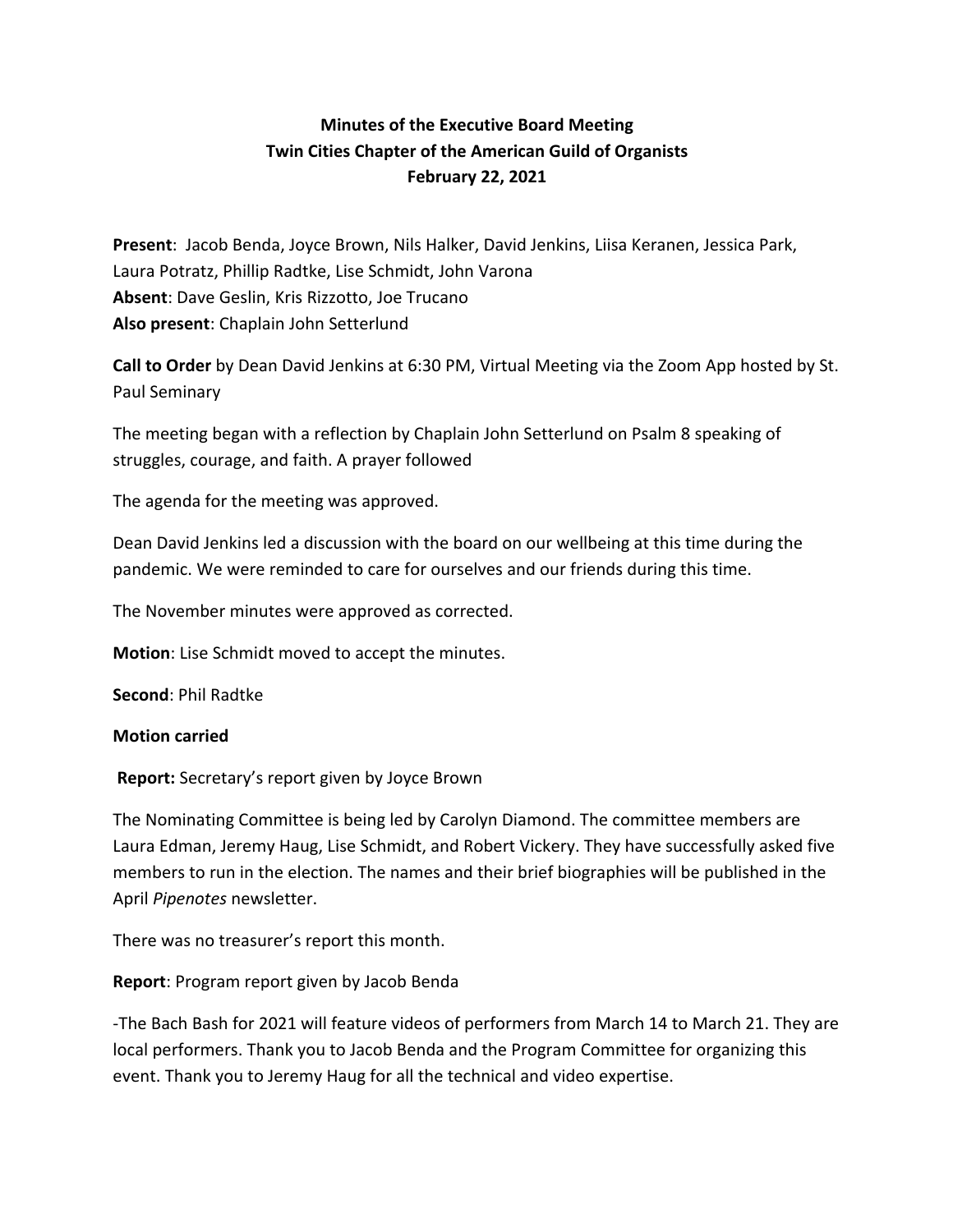-There will be a member's recital at the end of the year. The details are being arranged. There will be a focus on the social and outreach aspects of this event. It will be a zoom event.

-The opening event in September for our new year is scheduled for late September or early October. It will include the premier of the TCAGO Documentary Film. There will be a weekend event featuring a free master class and tours. This is in collaboration with Northrop and the University of Minnesota. We appreciate the good and solid relationship between the TCAGO and Dean Billmeyer, and the University.

**Report**: Professional concerns report given by Laura Potratz.

Laura shared her thoughts on the AGO National webinar "Know Your Value." Many points were raised including: fair compensation, what can and cannot go into work agreements, discrimination in church jobs and rights of church musicians. There are also legal concerns regarding the recordings that organists are asked to make for their job and ownership of those recordings.

-The publication "Employing Musicians in Religious Institutions" is now available and should be helpful for search committees and musicians. This is available through the National AGO website.

-There will be a Zoom meeting on March 8 on professional concerns led by David Jenkins and Carolyn Diamond.

**Report**: Board members shared their thoughts and ideas from the Leadership Conference 2021.

-This three-day conference was organized by National AGO and was in place of our January Board meeting.

-Everyone agreed that it was fun and interesting to meet board members from across the country and to hear their stories, successes, and challenges.

-Some ideas generated were:

-Programming should be high quality and diverse in age, race, gender, denominations and size of instruments. National has resources for planning available to us.

-Starting mentoring programs for officers

-Collaborating with other organizations, chapters, and schools on presenting programs, thereby increasing our audiences

-Complimentary first-year membership for new members